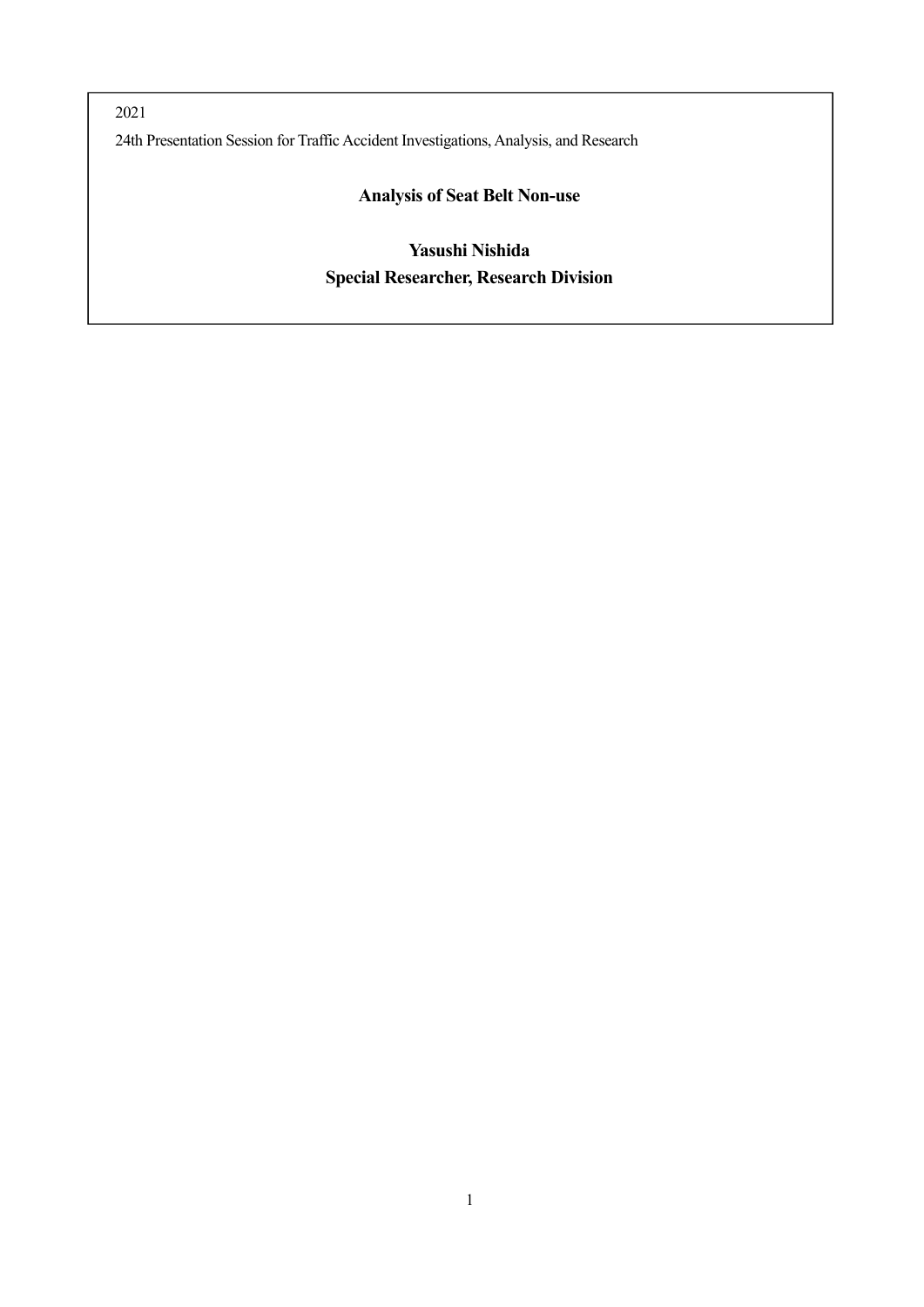## **1. Introduction**

Of the various traffic accident countermeasures that exist, one of the most effective measures for preventing fatal accidents is a vehicle seat belt.

However, despite the fact that both hardware- and software-based measures have been implemented to get drivers to wear seat belts, a joint survey<sup>1)</sup> conducted by the Japan's National Police Agency and the Japan Automobile Federation (JAF) in 2020 shows that the seat belt non-use rate when driving on general roads was still at 1% and had not reached zero, and that 287 drivers not using seat belts were killed in traffic accidents in 2020 alone. Further improvements to seat belt use rates are considered indispensable in achieving the goal set forward in the 11th Basic Plan for Traffic Safety of reducing traffic accident fatalities to 2,000 or less by 2025.

Therefore, to discuss measures aimed at increasing of the seat belt use rate, we analyzed the characteristics of seat belt non-use using ITARDA's traffic accident database integrated with registered vehicle information and driver database integrated with violation and accident records.

### **2. Analysis 1: Characteristics of seat belt non-use drivers based on traffic accident data analysis**

This section shows the results of three analyses of driver seat belt non-use (seat belt non-use is a violation of laws requiring the wearing of seat belts) using the traffic accident database integrated with registered vehicle information.

Seat belt non-use rates were calculated with the following formula and data about the seat belt use of not-at-fault drivers (including uninjured parties) of vehicles equipped with a seat belt reminder between 2015 and 2017.

Non-use rate = Number of drivers not wearing seat belts/(Number of drivers wearing seat belts +

Number of drivers not wearing seat belts)

"Not-at-fault drivers" refers to secondary parties in vehicle-vehicle accidents (the primary party is the driver of the

vehicle responsible for the initial collision) who did not violate laws and were not involved in a traffic accident due to factors such as their driving method or manner. The characteristics of such drivers are considered to be similar to those of general drivers.





(Seat belt non-use rates were calculated based on seat belt usage between 2015 and 2017 by not-at-fault drivers of vehicle models for which seat belt reminder equipment has been required since 2005)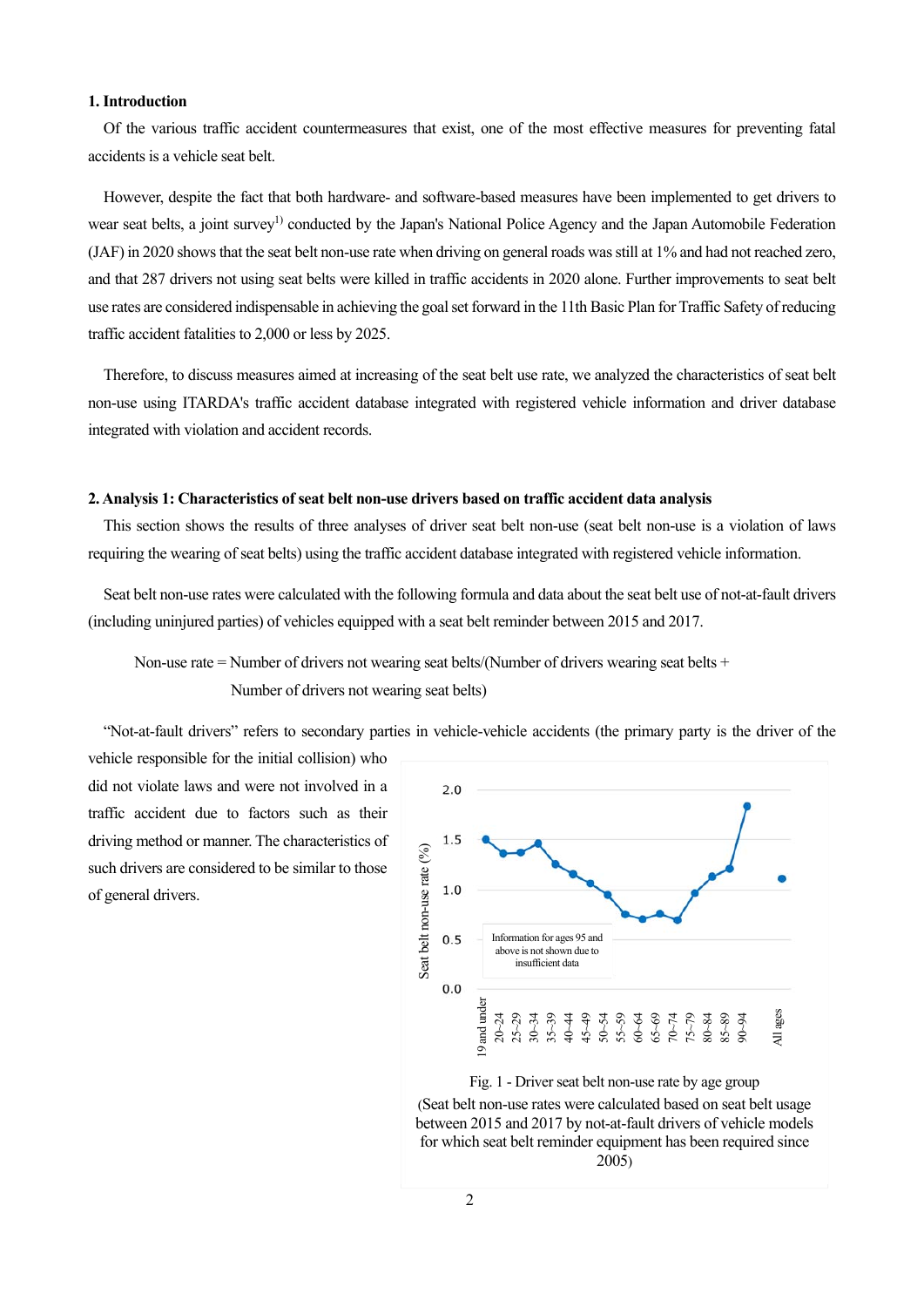#### **2-1. Age and seat belt non-use rates**

Figure 1 shows seat belt non-use rates by driver age group. The seat belt non-use rate for all age groups is 1.1% and is almost the same level as the 1% from the National Police Agency/JAF Joint Survey<sup>1)</sup>, meaning this method of calculating seat belt non-use rates used is considered to be appropriate. Seat belt non-use rates for drivers aged from 19 to their early 30s is high at approximately 1.4%, before decreasing with age from the late 30s. Although rates remain low at 0.8% or less from the late 50s until the early 70s (hereinafter, "middle age"), rates rise again from the late 70s and exceed 0.95% at 75 and above.

## **2-2. Vehicle model year and seat belt non-use rates**

The equipping of a seat belt reminder which warns a driver to wear a seat belt when driving via displays or sounds

became obligatory in September 2005. With this in mind, we examined the effectiveness of this device by classifying vehicles newly registered from 2006 onwards and equipped with such devices as "new type model vehicles" and vehicles registered in 2005 and earlier and without such devices as "old model vehicles". Although differences due to vehicle model year were low at 0.5 to 1%, by examining seat belt non-use rates by age group and vehicle model year, we were able to confirm that seat belt reminders were effective due to the low rates of seat belt non-use by drivers of





new type model vehicles across all age groups. (This figure was not shown in this paper, but is shown as Fig. 4 in the Power Point file from the presentation session.) However, when looking at the relationship between the prevalence of vehicles equipped with seat belt reminders and seat belt non-use rates, although diffusion rates of new type model vehicles in each period as shown in the legend of Fig. 2 have increased from 12.6% in 2006-2009 to 84.3% in 2018-2020, there have been almost no recent decreases in seat belt non-use rates. In other words, the spread of warning systems (seat belt reminders) has not had any additional effects in terms of further decreases in seat belt non-use rates.

### **3. Analysis 2: Characteristics of seat belt non-use drivers based on traffic violation data analysis**

This section shows the results of analysis performed on the relationship between age and citations for traffic violations including seat belt non-use (such non-use is a violation of laws requiring the wearing of seat belts) using ITARDA's integrated driver database with traffic accident/violation records that includes the violation data of 91 million drivers throughout Japan.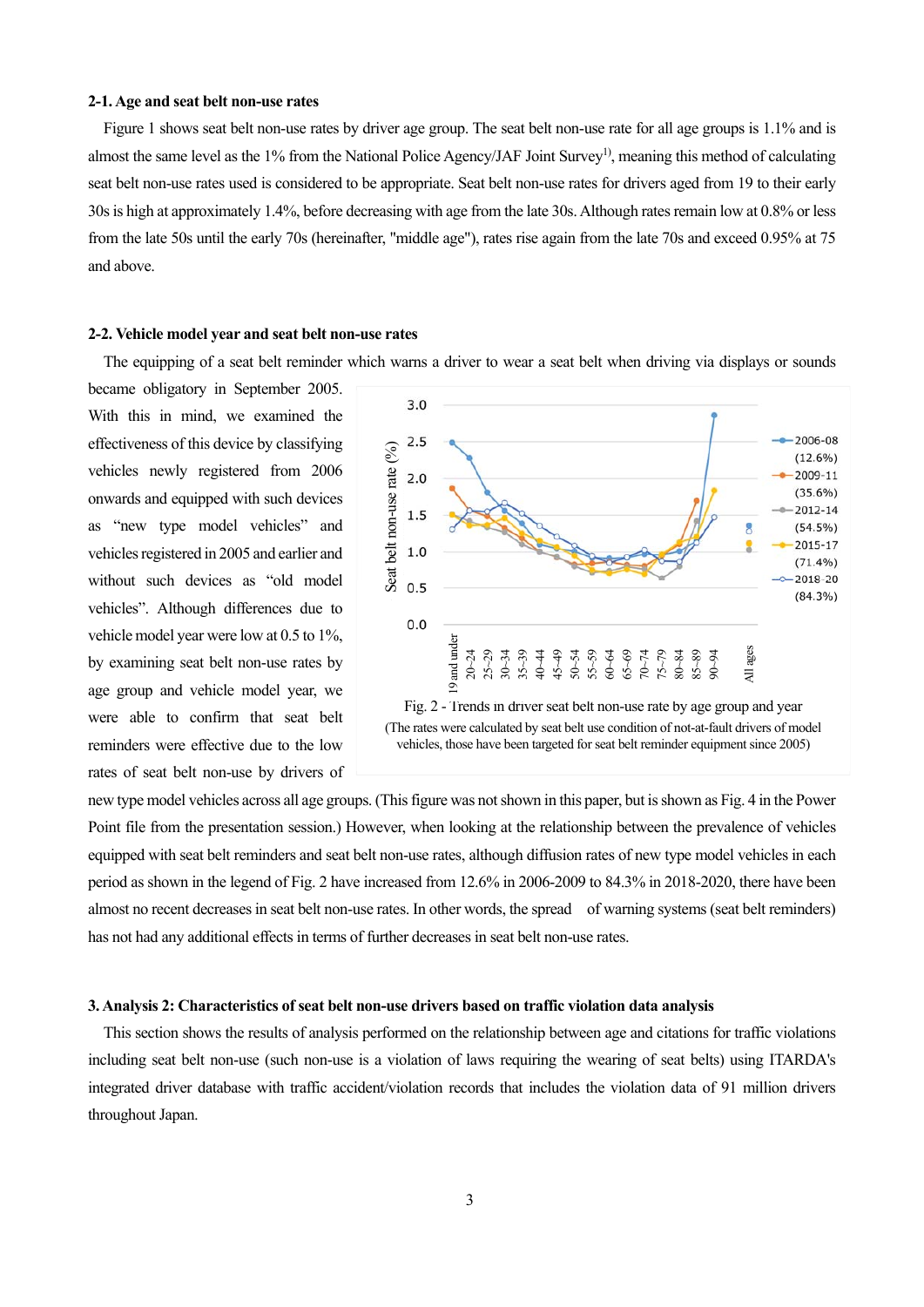

Fig. 3 - Percentages of drivers cited by violation type and age group (The data was calculated targeting at drivers cited between 2015 and 2017. Divers were not necessarily cited by one type of violation. Ages are as of the end of 2018.)

#### **3-1. Repeated violator of road traffic law**

Figure 3 shows how many drivers have been cited for traffic violations, including seat belt non-use using percentages of licensed drivers cited over the past three years (hereinafter, "percentage of drivers cited") by age group. The types of traffic violations with high percentage of drivers cited differ by age group. In the 25~29 age group, the percentage of drivers cited for excessive speed  $($   $\blacktriangle)$  is high, and nearly 8% of licensed drivers have been cited over the past three years. Young people are also often cited for mobile phone usage (◆), with percentages decreasing with age in the same manner as excessive speed violations. Ignoring traffic signals (■) and

driving into areas where traffic is prohibited (■) gradually decrease as drivers after drivers pass 80 years in age. One violation for which there is little change in the percentage of drivers cited depending on the age group is failing to stop at stop signs  $(\triangle)$ , which peaks at the late 40s and trends at approximately 4% from the 50s until the 70s. Among violations, citations for seat belt non-use (●) gradually decrease from the late 20s, but again increase from around the 60s, resulting in the largest difference with other types of violations.

Among drivers cited for traffic violations, some drivers repeat the same violation after being cited, while others learn from their citation and modify their behavior and awareness accordingly to avoid being cited again. Also, the types of violations for which drivers are most often cited are not necessarily those for which drivers are most often cited repeatedly.





In order to study which types of violations drivers tend to be cited repeatedly, Figure 4 shows the percentage of recidivists (drivers cited for violations two times or more) among the number of drivers in each age group cited for violations over the past three years. Although the relationship between age and the percentage of recidivists depending on the violation type is similar in some ways to driver citation rates, the ranking of these percentages is very different. Among young people, there is a higher percentage of recidivists for mobile phone usage (◆) than for excessive speed  $($  $\blacktriangle)$ . For drivers in their 60s and 70s, although the percentage of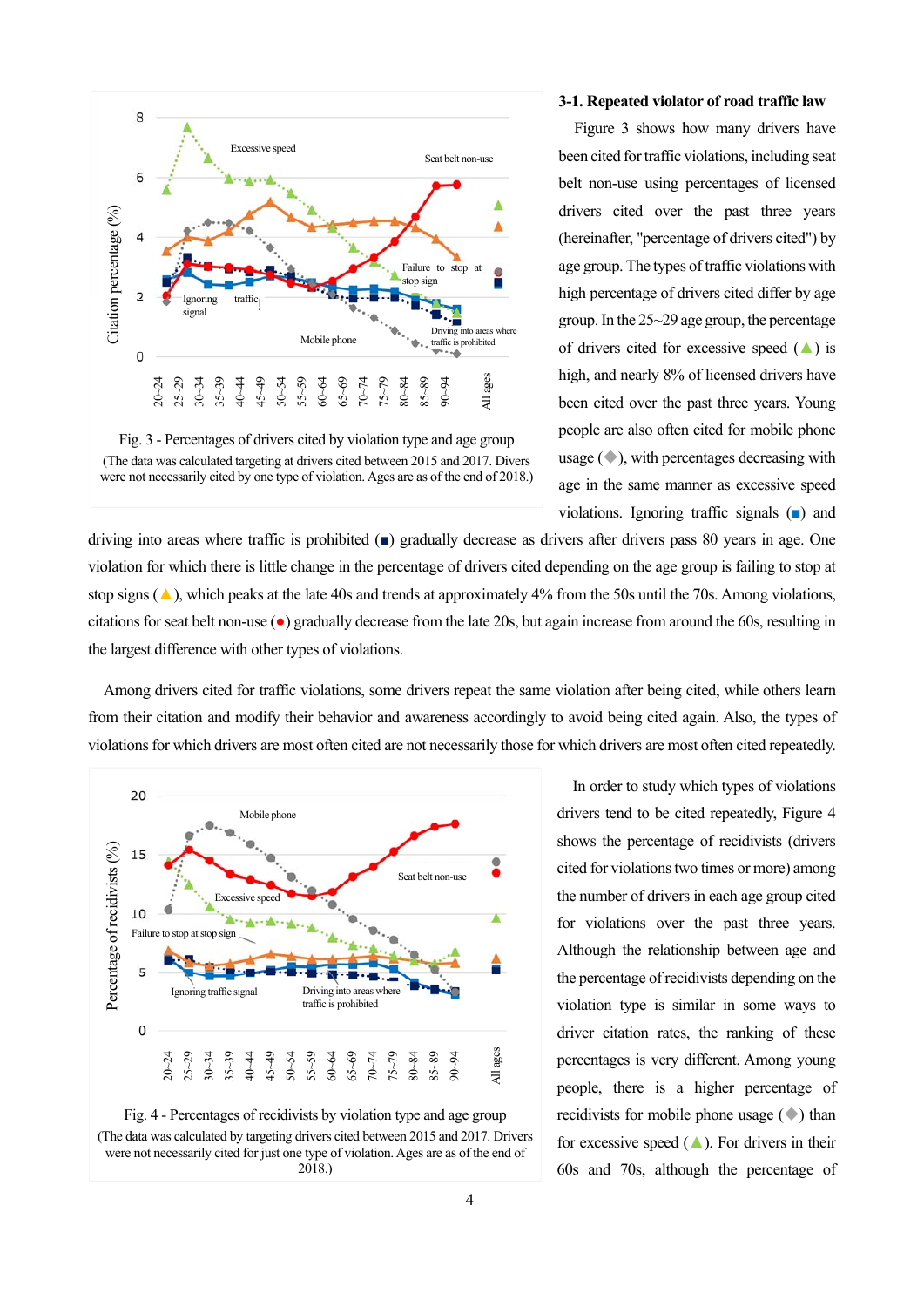drivers cited for failing to stop at stop signs (**△**) is high, seat belt non-use (●) has a higher percentage of recidivists. Because drivers aged 60 and older have the highest percentage of seat belt non-use, seat belt non-use is a behavior for which preventing repeated citations by modifying one's behavior or awareness characteristics may be difficult for the elderly.

### **3-2. Traffic violations and behavioral characteristics**

In general, people behave to avoid repeating failures. Furthermore, the majority of people cited for traffic violations change their method of driving or their awareness regarding traffic safety to prevent being cited for traffic violations again (particularly for the same type of traffic violation). In other words, they modify their behavioral characteristics.

Therefore, if behavioral characteristics are successfully corrected, the percentages of recidivists cited repeatedly for the same type of violation and in the same region (prefecture of residence) in a short period of time will decrease. Conversely, if the percentage of recidivists does not decrease, it is assumed that the ability of drivers to correct their methods and





(The data was calculated by targeting drivers cited between 2015 and 2017. Drivers were not necessarily cited for just one type of violation. Ages are as of the end of 2018.)

awareness has become impaired. It is from this perspective of an impaired driver ability to correct such behavioral characteristics that we analyzed the percentage of recidivists who did not use seat belts.

Figure 5 shows percentages of drivers cited for seat belt non-use in their local area (prefecture of residence) by age group. Although it is thought that drivers will have decreased rates of repeated citations for the same violation in their local area if they modify their behavioral characteristics, when comparing citation percentages in the prefecture of residence from three years ago (○) with citation percentages in the prefecture of residence from two years later (●), the percentage from later  $(\bullet)$  is high, meaning it may be difficult for the behavior of drivers who do not wear seat belts to be modified.

Failing to stop at stop signs differs from seat belt non-use in that the percentage from later  $(A)$  is lower than the percentage from three years ago  $(\triangle)$ , meaning it is possible that behavior or awareness were modified. The same trends as seen for failing to stop at stop signs can also be seen for mobile phone usage ( $\diamondsuit$ ,  $\bullet$ ), ignoring traffic signals ( $\Box$ ,  $\Box$ ), excessive speed ( $\triangle$ ,  $\blacktriangle$ ), and driving into areas where traffic is prohibited ( $\Box$ ,  $\blacksquare$ ).

In the case of first-time offenders, as with recidivists, the older the driver is, the higher of the percentage of citation in the prefecture of residence is. It is thought this is due reductions in peoples' range of behavior that often comes with aging.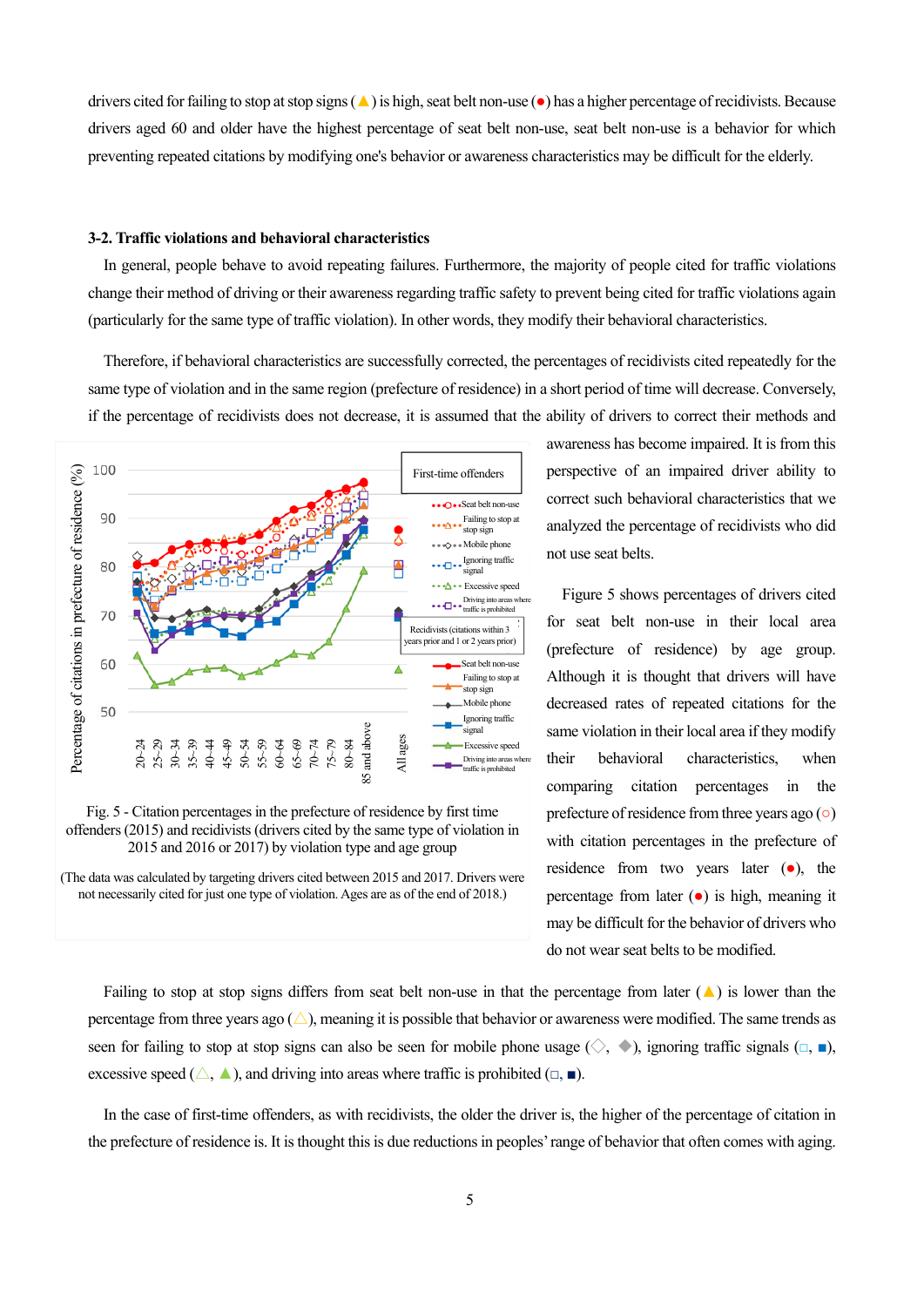## **4. Analysis 3: Relationship between violation/accident experience and seat belt non-use**

Up to this point, we have separately discussed both seat belt non-use while driving and citation characteristics, but in this section, we will show the results of the analysis on relationships between the two variables.

## **4-1. Violation/accident experience and seat belt non-use**

Figure 6 shows seat belt non-use rates among drivers cited for several types of violations. More specifically, it shows seat





belt non-use by drivers with and without a citation record for seat belt non-use or other violation over the past three years by age group, as well as that of not-at-fault drivers.

In each age group, the percentage of drivers with a record of citation for seat belt non-use (●) was the highest, and it is assumed that many of the drivers cited for seat belt non-use will continue to drive without wearing a seat belt in the future as well. However, age groups 65~69 to 80~84 are at the same level regardless of violation record ( $\blacktriangle$ ,  $\triangle$ ), and the characteristics associated with traffic violation behavior may change in these age groups.

## **4-2. Seat belt non-use and accident rates**

Table 1 shows subsequent accident rates and driving frequency of drivers cited for seat belt non-use by age group. As indicators for accident rates and driving frequency, we used accident driver ratio and quasi-induced exposure ratio as shown below.

Table 1 - Accident driver ratio and quasi-induced exposure ratio by age group and number of citations for seat belt non-use over the past three years

(In 2018, with three-year violation records spanning from 2015 to 2017)

Accident driver ratio (%) Quasi-induced exposure ratio (%)

|  |              | No. of citations |        |        |        |        |                    |       | No. of citations |        |         |        |        |                    |       |
|--|--------------|------------------|--------|--------|--------|--------|--------------------|-------|------------------|--------|---------|--------|--------|--------------------|-------|
|  |              | No<br>violations | 1 time | 2 time | 3 time | 4 time | 5 or more<br>times | Total | No<br>violations | 1 time | 2 time  | 3 time | 4 time | 5 or more<br>times | Total |
|  | $20 - 24$    | 0.8              | 2.0    | 2.7    | 2.7    | 3.9    | 2.9                | 0.8   | 0.3              | 0.9    | 1.1     | 1.5    | 1.6    |                    | 0.3   |
|  | $25 - 29$    | 0.6              | 1.5    | 2.1    | 2.5    | 1.9    | 4.4                | 0.6   | 0.3              | 0.8    | $1.1\,$ | 1.2    | 1.3    | 1.0                | 0.4   |
|  | $30 - 34$    | 0.5              | 1.1    | 1.7    | 1.9    | 1.9    | 1.1                | 0.5   | 0.3              | 0.7    | 0.9     | 0.9    | 0.9    |                    | 0.3   |
|  | $35 - 39$    | 0.4              | 0.9    | 1.4    | 1.5    | 2.3    | 2.0                | 0.4   | 0.3              | 0.6    | 0.9     | 0.9    | 0.9    | 1.0                | 0.3   |
|  | $40 - 44$    | 0.4              | 0.9    | 1.3    | 1.5    | 2.4    | 2.6                | 0.4   | 0.3              | 0.6    | 0.7     | 0.9    | 1.2    | 1.0                | 0.3   |
|  | $45 - 49$    | 0.4              | 0.9    | 1.4    | 1.7    | 2.3    | 2.3                | 0.4   | 0.3              | 0.5    | 0.6     | 0.7    | 1.3    |                    | 0.3   |
|  | $50 - 54$    | 0.4              | 0.9    | 1.6    | 1.9    | 1.8    | 2.0                | 0.4   | 0.3              | 0.5    | 0.5     | 0.5    |        |                    | 0.3   |
|  | $55 - 59$    | 0.4              | 0.9    | 1.6    | 1.9    | 2.1    | 1.5                | 0.4   | 0.2              | 0.4    | 0.5     | 0.4    | 1.2    |                    | 0.2   |
|  | $60 - 64$    | 0.4              | 0.9    | 1.4    | 1.5    | 2.2    | 2.1                | 0.4   | 0.2              | 0.3    | 0.4     | 0.5    |        |                    | 0.2   |
|  | $65 - 69$    | 0.4              | 0.9    | 1.3    | 1.6    | 2.0    | 3.7                | 0.4   | 0.2              | 0.3    | 0.4     | 0.3    | 0.3    |                    | 0.2   |
|  | $70 - 74$    | 0.4              | 0.9    | 1.3    | 2.0    | 2.3    | 2.0                | 0.5   | 0.1              | 0.2    | 0.3     | 0.3    |        |                    | 0.1   |
|  | $75 - 79$    | 0.5              | 1.0    | 1.6    | 2.1    | 2.5    | 2.0                | 0.5   | 0.1              | 0.2    | 0.2     | 0.5    |        |                    | 0.1   |
|  | $80 - 84$    | 0.5              | 0.9    | 1.3    | 1.9    | 2.5    | 1.8                | 0.6   | 0.1              | 0.1    | 0.2     | 0.2    |        | ٠                  | 0.1   |
|  | 85 and above | 0.5              | 0.9    | 1.2    | 1.9    | 2.5    | 2.7                | 0.6   | 0.1              | 0.0    |         |        | -      | ٠                  | 0.1   |
|  | All ages     | 0.5              | 1.0    | 1.5    | 1.9    | 2.3    | 2.4                | 0.5   | 0.2              | 0.5    | 0.6     | 0.7    | 0.7    | 0.5                | 0.3   |

Accident driver ratio: Percentage of drivers who

were a primary party in a traffic accident during 2018 (%)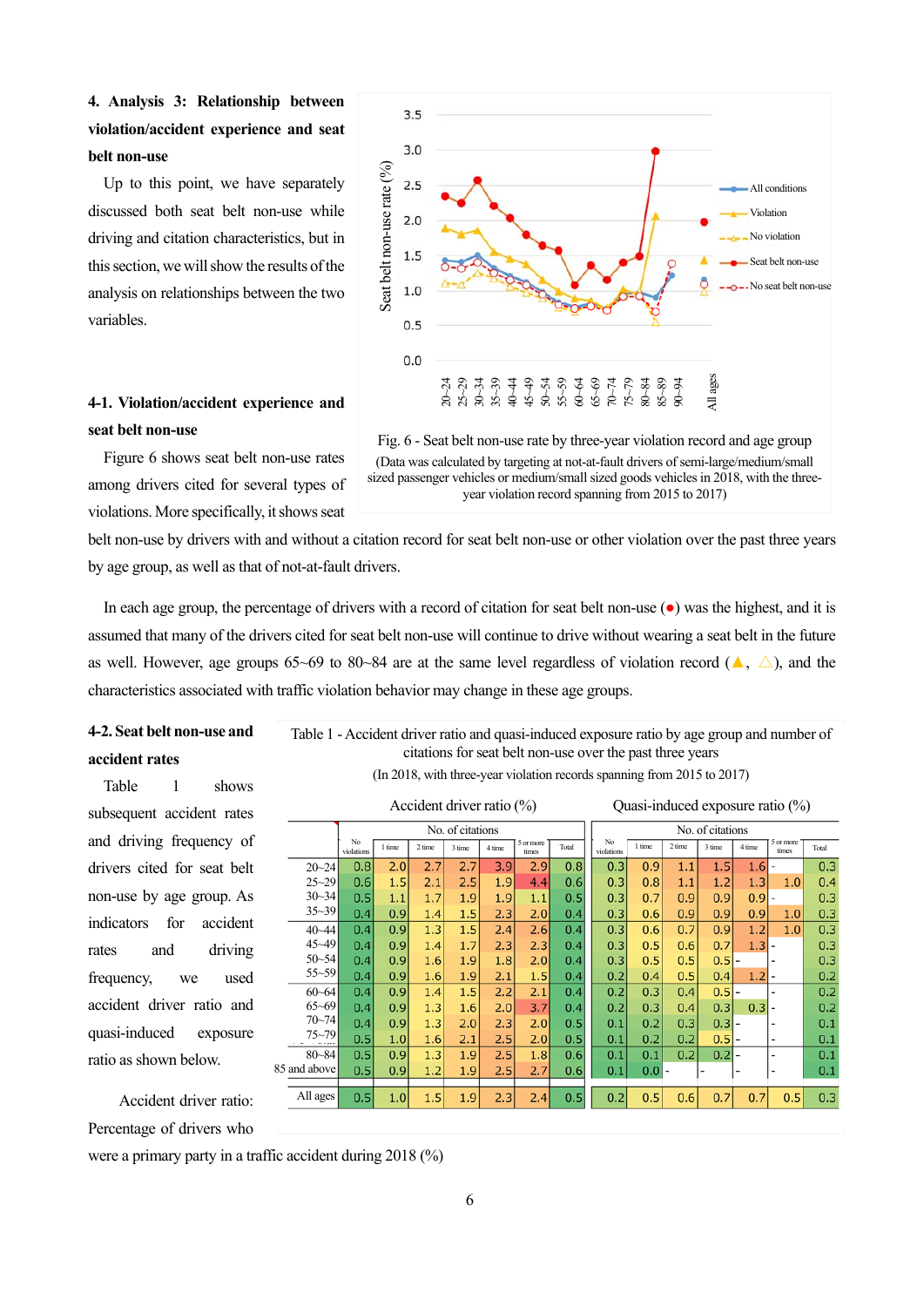(Number of drivers who were a primary party in a traffic accident/Number of all drivers)

Quasi-induced exposure ratio: Percentage of drivers who were not-at-fault drivers in a traffic accident during 2018 (%)

(Number of not-at-fault drivers/Number of all drivers)

Across all age groups, the driving frequencies of drivers cited for seat belt non-use was higher than that of those drivers not cited, with those having more citations also having higher driving frequencies. The same trend can also be seen in the ratio of drivers who were a primary party in an accident, meaning that drivers cited for seat belt non-use can be considered drivers at a high risk of being involved in traffic accidents.

### **5. Discussion**

## **5-1. Psychological characteristics of drivers who do not wear seat belts**

According to the material on accidents involving novice drivers and their violation characteristics<sup>2)</sup>, rates of newly licensed drivers being cited for seat belt non-use (this rate takes driving frequency into consideration) decrease over time or as these drivers accumulate driving experience. From this, it is conceivable that the reason for high seat belt non-use rates among young people is that because they have no driving experience, they do not sufficiently understand the importance and usefulness of knowledge acquired during classroom lectures. Considering the fact that drivers who will potentially wear a seat belt have the characteristic of decreased seat belt non-use rates as they accumulate driving experience, it is conceivable that proactive measures such as public relations or public awareness campaigns would prove effective at encouraging novice drivers to accumulate driving experience in a short period of time and would have the same sort of effects as on-the-job training.

On the other hand, associations between impaired cognitive function and seat belt non-use as shown in the material3) indicate that aging-related impairment of cognitive functions may be the cause for high seat belt non-use rates among the elderly. For this reason, instead of conventional measures that employ public relations, public awareness, or education, it may be necessary to consider measures from a medical perspective, which can be significantly more difficult to implement than measures employed for young people.

Because the above observations are based on limited analysis results, multifaceted analysis, such as of the psychological characteristics of drivers who do not wear seat belts, is required in order to enable more rigorous observations to be obtained and measures for increasing seat belt use rates.

### **5-2. Traffic violation behavior and traffic accident risk**

Because traffic accidents are often caused by traffic violations such as excessive speed and driving into areas where traffic is prohibited, traffic control, traffic guidance, and traffic safety education are implemented from the perspective of preventing traffic accidents.

On the other hand, although many materials discuss how seat belts are effective in reducing injury in the event of a traffic accident, or how they enable drivers to maintain proper driving posture and in turn reduce fatigue and prevent operational errors, there are almost no instances of quantitative discussions highlighting the fact that drivers who do not wear seat belts are more likely to cause an accident.

The results in Table 1 show that drivers who do not wear seat belts are more likely to be involved in an accident. However,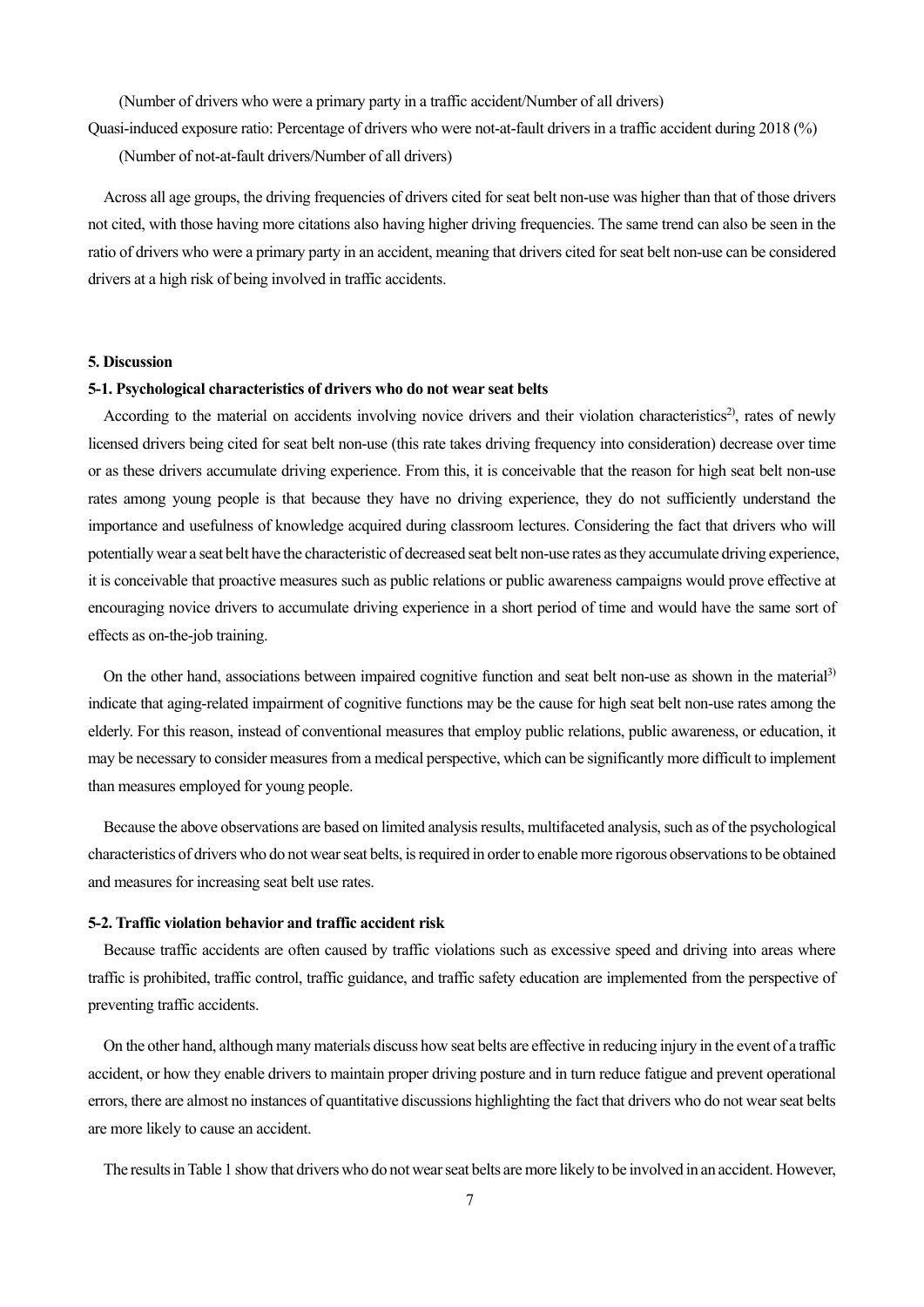when calculating the accident rate per unit of driving frequency (estimated using the values from Table 3 and the formula "relative accident ratio = parties concerned in accident / quasi-induced exposure ratio"), despite there being some differences depending on driver age, the difference in rate depending on number of citations is low. This fact means that a driver who has a large number of citations is not necessarily a driver whose method of driving is problematic (risky). Therefore, the reason why the accidents shown on the left side of Table 3 are more likely to occur is because the drivers with large numbers of citations shown on the right side of Table 3 have a higher driving frequency.

When studying measures for preventing accidents by drivers with a large number of citations for seat belt non-use, the fact that "drivers with high driving frequencies have a higher rate of accidents during a certain period of time", which is generally true for drivers cited for traffic violations, should be taken into consideration. This does not mean that "accidents are unavoidable because a driver's driving frequency is high", but instead that "because these drivers drive three times more often than other drivers, they need to be three times more careful than others when driving".

## **6. Conclusion**

### **6-1 Summary of the analysis**

Below is a summary of the analysis introduced in this paper.

Analysis 1: Characteristics of drivers who do not wear seat belts (based on traffic accident data analysis)

- Seat belt non-use rates are high for young people (under 50) and for the elderly (75 and older).
- Seat belt non-use rates are high for young people (under 50) in prefectures other than their prefecture of residence, and for the elderly (75 and older) in their prefecture of residence.
- Although seat belt reminders are effective, they have a minimal effect on increasing seat belt non-use rates.

Analysis 2: Characteristics of violators who repeat seat belt non-use (based on traffic violation data analysis)

- The relationship between percentages of drivers cited for seat belt non-use by age group (licensed drivers who have received a citation over a three-year period) and percentages of recidivists (drivers who have received two or more citations over a three-year period) varies by violation type.
- Seat belt non-use is a behavior that is difficult to modify for all age groups.

Analysis 3: Relationship between traffic violation/accident and seat belt non-use (based on traffic violation/accident data analysis)

- Seat belt non-use rates are high among drivers with a history of accidents and violations, and lowest among drivers with no history of accidents and violations (for almost every age group).
- Drivers and recidivists cited for seat belt non-use have a high rate of subsequent accidents.